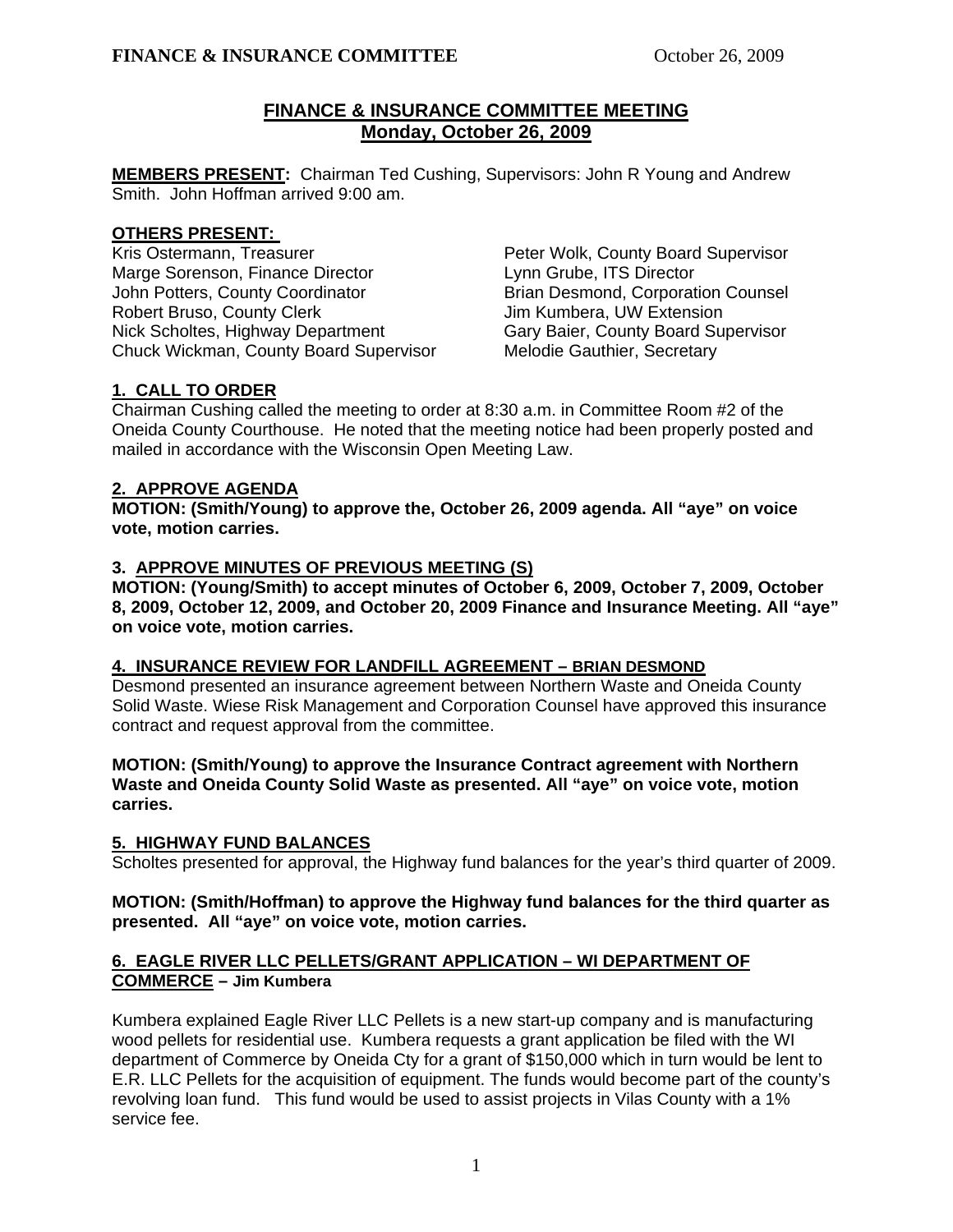Kumbera explains he is looking for approval of two resolutions; first one is for Oneida County to approve and authorize the preparation and filing of the application with Wisconsin Department of Commerce, and the  $2^{nd}$  resolution authorizing that a 1% service fee be levied on the value of the \$150,000 loan.

**MOTION: (Young/Smith) to approve and authorize the preparation and filing of the application with Wisconsin Department of Commerce and Oneida County. All "aye" on voice vote, motion carries.** 

**No motion on 2nd resolution.** 

**Chairman Cushing noted the resolutions are not in the correct format and need to be in the correct format and then brought back to the committee for endorsement.** 

### **7. PAYMENTS TO CITY OF RHINELANDER REGARDING HIGHWAY 8 T.I.F. DISTRICTS – JIM KUMBERA**

Kumbera updated the Committee on the Highway 8 T.I.F Districts. He stated that the County's shortfall of revenue is approximately the same as last year and will be approximately \$12,500 for 2009.

No action taken by the committee.

### **8. VOUCHERS, REPORTS AND PURCHASE ORDERS**

#### **County Clerk**

Review/Endorse Amendment to County Code Section 2.54

Bruso presented an Amendment to the County Code Section 2.54 for the committee to review and endorse. The Amendment states the Oneida County Housing Authority does not fall under the control of Oneida County. Therefore the County does not have budgetary responsibility for the Housing Authority and should not directly compensate the Housing Authority members.

#### **MOTION: (Young/Smith) to approve and endorse the ordinance amendment to County code Section 2.54. All "aye" on voice vote, motion carries.**

#### **Treasurer**

Ostermann presented bills and vouchers for approval

#### **MOTION: (Smith/Cushing) to approve the Treasurer's bills and vouchers as presented. All "aye" on voice vote, motion carries**

Resolution Designating Public Depositories Ostermann presented a resolution for review and endorsement designating public depositories for approval.

#### **MOTION: (Cushing/Young) to approve the Resolution Designating Public Depositories and forward to the County Board. All "aye" on voice vote, motion carries.**

Resolution Canceling Oneida County Checks (more than 1 year old). Ostermann presented a resolution for approval to cancel Oneida Checks that are more than 1 year old.